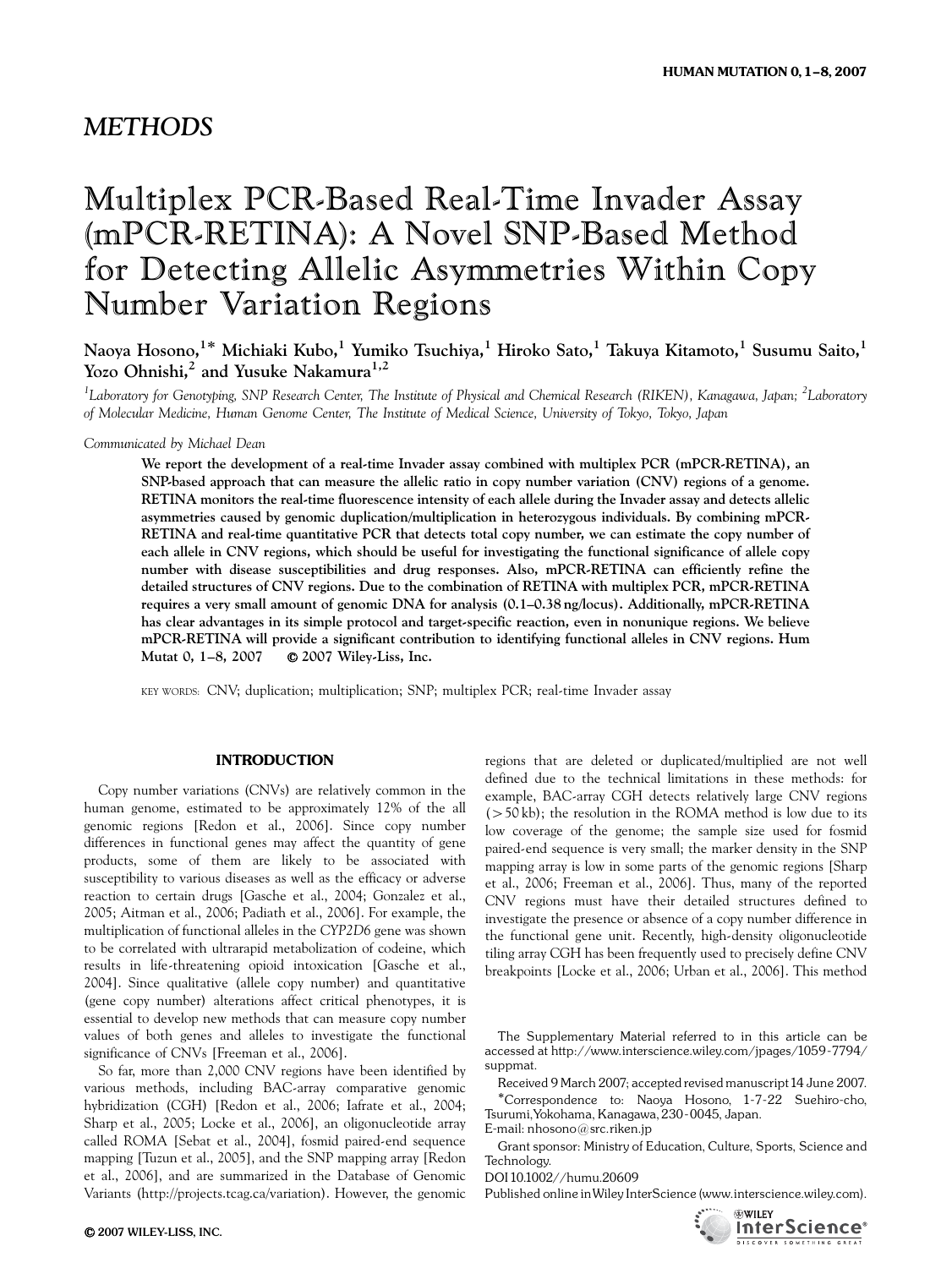## 2 **HUMAN MUTATION 0, 1-8, 2007**

has the advantage of high resolution, but its capability in the target-specific recognition of probes is not sufficient, especially in nonunique regions that are known as CNV hotspots [Locke et al., 2006; Sharp et al., 2006].

The Invader assay, coupled with multiplex PCR, is one of the SNP genotyping methods with the highest accuracy [Ohnishi et al., 2001; International HapMap Consortium, 2005]. The basic principle of the PCR Invader assay is shown in Fig. 1a. In our routine SNP genotyping, we simultaneously amplified 96 fragments of SNP sites by multiplex PCR. After that, the PCR products were put into 384-well plates, and the Invader assay was performed for each SNP with unique probes corresponding to each allele [Ohnishi et al., 2001]. This method was originally developed as an endpoint assay, and fluorescence intensities were only measured after a 15-minute to 60-minute incubation of the Invader reaction [Ohnishi et al., 2001; Nevilie et al., 2002]. Although this method

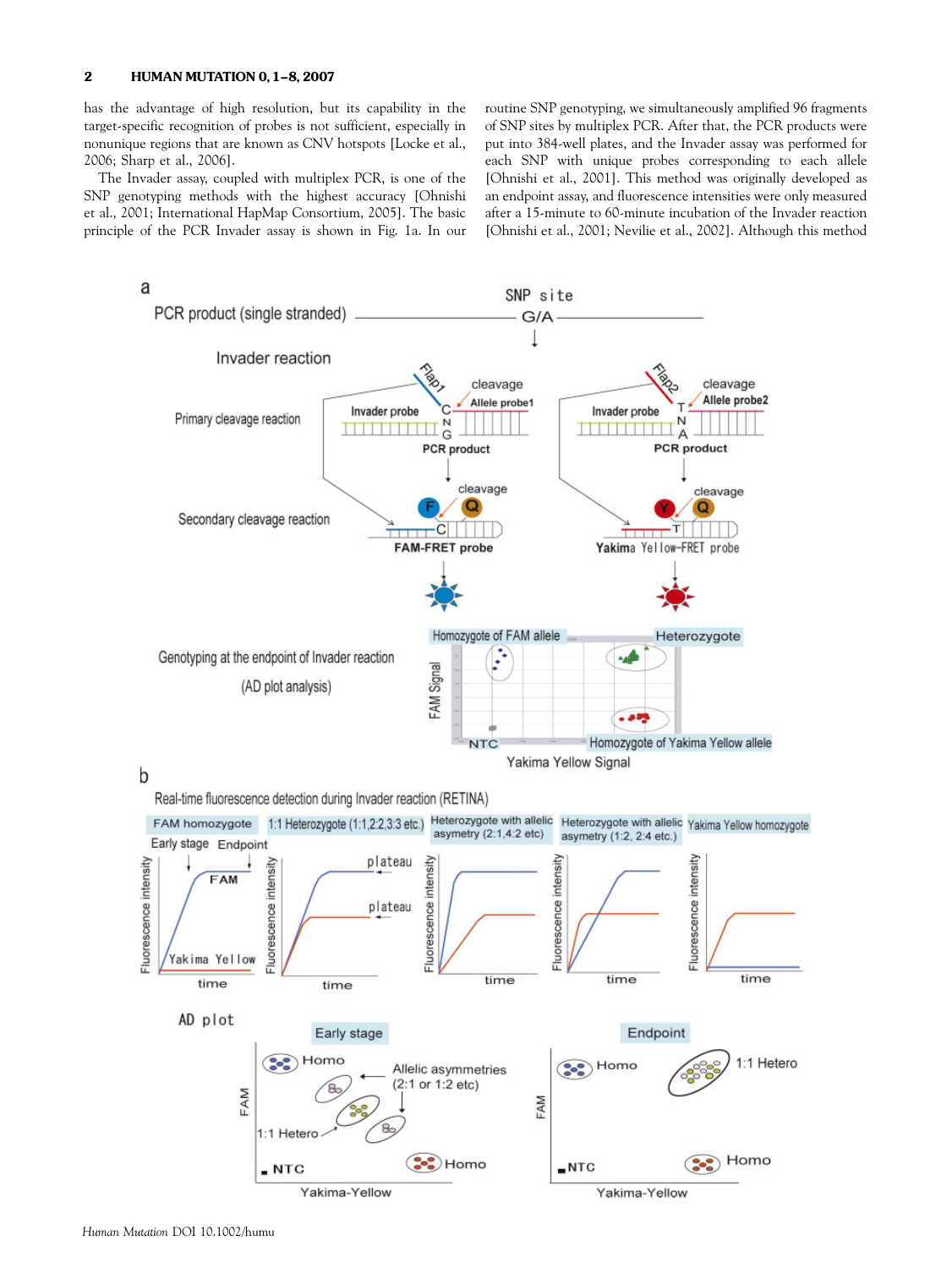generates clear and accurate genotyping results, it was not investigated as to whether this assay could be applied to the detection of CNVs. In this study, we modified the Invader assay to detect real-time fluorescence during the enzymatic reaction after multiplex PCR (multiplex PCR real-time Invader assay [mPCR-RETINA]). We show that mPCR-RETINA can measure the allelic ratio utilizing allelic asymmetries caused by genomic duplication/ multiplication in heterozygous individuals, and determine the allele copy number in CNV regions by combining the total copy number data obtained from real-time quantitative PCR. We also show that mPCR-RETINA can be useful for refining breakpoints within duplicated/multiplied regions.

# MATERIALS AND METHODS Genomic DNA

We used 180 genomic DNA samples consisting of 30 trios of European ancestry (CEU) and 30 trios of Yoruba (YRI) that were for the International HapMap project [International HapMap Consortium, 2005]. These DNA samples were purchased from the Coriell Cell Repositories (Camden, NJ).

# PCR-RETINA

We used the reported PCR primers, invader probes, and allele probes for the CYP2D6 assays [Nevilie et al., 2002]. The remaining PCR primers were designed by Primer Express 1.5 (Applied Biosystems, Foster City, CA), and the other invader probes and allele probes were designed and synthesized under the reported criteria [Mast and de Arruda, 2006]. The sequences of all primers and probes are listed in Supplementary Table S1 (available online at http://www.interscience.wiley.com/jpages/1059-7794/ suppmat). Fluorescence resonance energy transfer (FRET) probes labeled with FAM or Yakima Yellow were purchased from Third Wave Technologies (Madison, WI). Rox dye (Sigma, St. Louis, MO) was used for the normalization of reporter signals. We used Takara Ex Taq HS (Takara, Shiga, Japan) for all PCR amplification according to the manufacturer's instructions with a primer concentration of 100 nM in all assays. PCR was performed on GeneAmp 9700 (Applied Biosystems) with a reaction volume of 5 µl in a single PCR. The PCR condition of the CYP2D6 assays was initiated at 95 $^{\circ}$ C for 2 minutes followed by 35 cycles at 95 $^{\circ}$ C for  $15 \text{ sec}$  and  $68^{\circ}\text{C}$  for 4 minutes. The PCR condition of the MRGPRX1 assays was initiated at  $95^{\circ}$ C for 2 minutes followed by 35 cycles at 95°C for 15 sec, 58°C for 30 sec, and 72°C for 1 minute. For the multiplex PCR, the PCR condition was initiated at 95 $\degree$ C for 2 minutes followed by 37 cycles at 95 $\degree$ C for 15 sec,

 $58^{\circ}$ C for 30 sec, and  $72^{\circ}$ C for 4 minutes with a reaction volume of 10 ml [Ohnishi et al., 2001]. After PCR, the products were diluted up to 10-fold and used as templates for RETINA. We carried out RETINA for each SNP with the reaction volume of 4 µl on ABI prism 7900 (Applied Biosystems) following the protocol recommended by Third Wave Technologies. Data analysis was performed with Excel (Microsoft, Redmond, WA).

#### EstimatingTotal Copy Number byTaqman Assays

We carried out Taqman assays to estimate the total copy number of CNV regions. We first used the reported Taqman (Applied Biosystems) assay for CYP2D6 [Bodin et al., 2005]. However, since we found a three-base insertion in some YRI individuals at the reverse primer site of the reported assay, we designed a new reverse primer by Primer Express and then performed copy number analysis again to obtain accurate data in the analysis of YRI individuals. For MRGPRX1, we designed all assays using Primer Express 1.5. These Taqman probes were labeled with FAM at the 5' end and linked by nonfluorescence quencher (NFQ) and minor groove binder (MGB) at the  $3'$  end. As the reference gene, we used the RNase P assay (Applied Biosystems) labeled with VIC. All Taqman assays were performed following the reported protocols and copy number calculation was conducted by the delta-delta threshold cycle (Ct) method [Bodin et al., 2005]. We assumed the samples with a median delta Ct value were two-copy and used them as a calibrator. All samples were examined in duplicate and the average copy number values were used in the scatter plot analysis. The primer and probe sequences of all assays are listed in Supplementary Table S1.

#### Direct Sequencing

Two YRI samples showing discordant results between PCR-RETINA and the Taqman assay were amplified by PCR under the reported reaction condition [Dorado et al., 2005]. The amplified DNAs were subjected to direct DNA sequencing on the ABI Prism 3700 sequencer (Applied Biosystems) and analyzed with Polyphred software (University of Washington, Seattle, WA; http:// droog.gs.washington.edu/PolyPhred.html). The primer sequences for direct sequencing are listed in Supplementary Table S1.

### RESULTS

# Detection of Allelic Asymmetries Using Artificial **Templates**

We first synthesized two artificial 80-base oligonucleotide templates corresponding to the genomic sequence of an

FIGURE 1. a: A schema of SNP typing by the PCR Invader assay. The PCR Invader assay is a simultaneous detection method for two different alleles in an SNP. Two allele probes are designed for each target SNP, complementary to each allele. Each allele probe has a different universal flap sequence at the 5' end. One invader probe is designed at the opposite site of allele probes. In the primary reaction, CleavaseVIII cuts the allele probes with a single-base invasive structure by an invader probe at the SNP site when the allele probes are hybridized to the complementary target DNA.The red arrows indicate the cleavage sites.The cleaved allele probes with a flap and a nucleotide of the SNP site from the primary reaction hybridize to the specific FRET probes and behave as invader probes in the secondary reaction. Cleavase VIII cuts the FRET probe with an invasive structure by the flap sequence, resulting in fluorescence signal generation.The primary and secondary Invader reactions occur simultaneously. If the probes do not hybridize perfectly at the site of interest and no overlapping structure is formed, no cleavage occurs and no fluorescence signal is generated. SNP genotyping is usually performed by clustering analysis in a two-dimensional allelic discrimination (AD) plot at the endpoint of the reaction. b:The principle of detecting allelic asymmetries by RETINA. In the PCR Invader assay, fluorescence signals are usually saturated and reach the plateau phase within 5 to 10 minutes (early stage) of the Invader reaction. This plateau effect induces all samples with various allelic asymmetries to a 1:1 fluorescence intensity ratio and allelic asymmetries cannot be discriminated in the AD plot at the end point of the reaction. Samples with allelic asymmetries show different patterns from a 1:1 heterozygote in real-time fluorescence signal curves and RETINA can discriminate these samples in the AD plot at an early stage of the reaction (before saturation).The time point just before the reaction is saturated usually provides the best separation of the clusters with allelic asymmetries.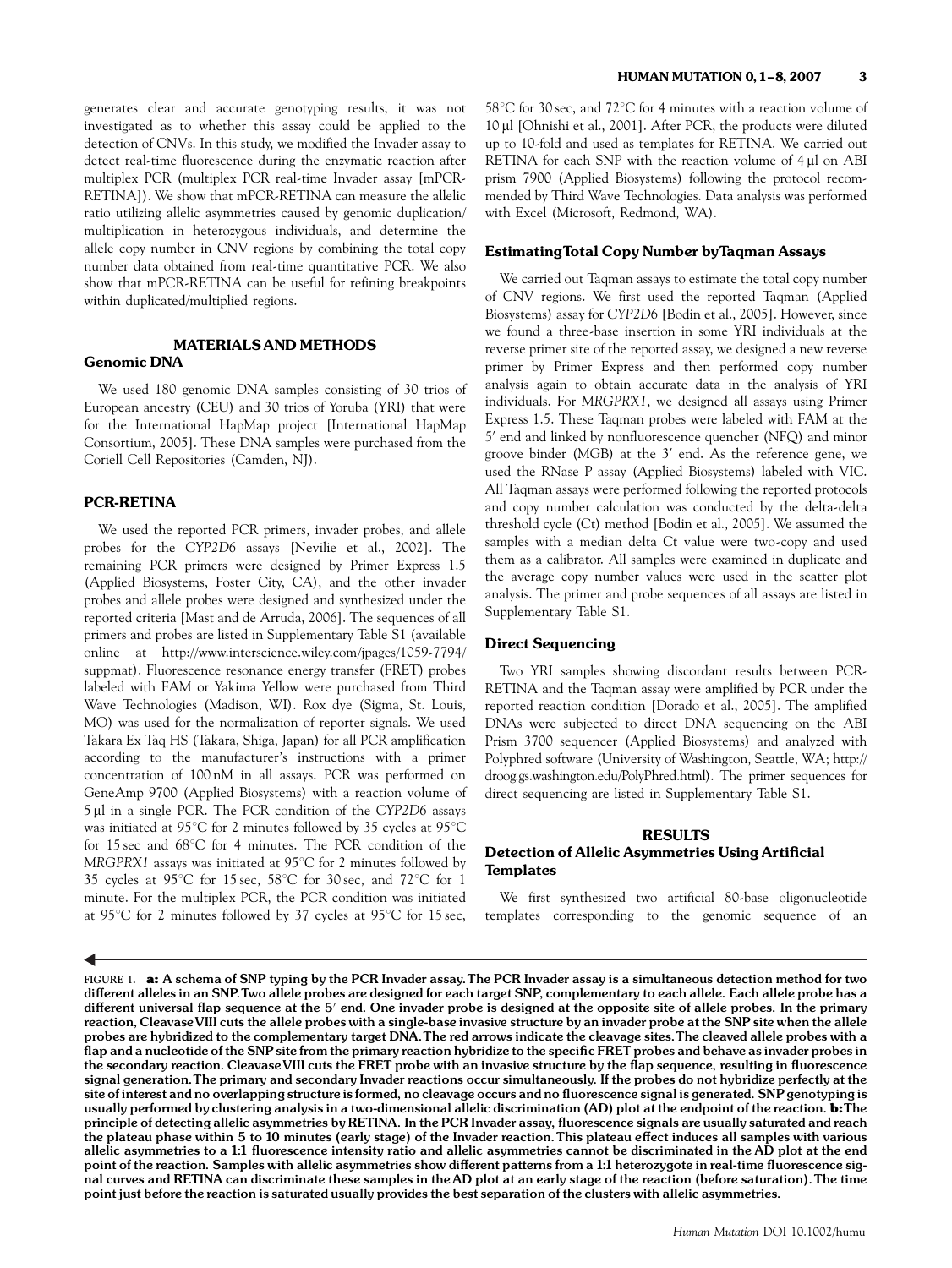rs2114912 SNP locus to investigate the detection capability of allelic asymmetries in the PCR Invader assay (the sequences are shown in Supplementary Table S1). We generated standard samples with a range of allelic ratios from 8:1 to 1:8 using these oligonucleotides. After the amplification of DNA fragments by PCR, we performed real-time fluorescence detection every 30

seconds during the 30-minute Invader reaction (RETINA). In allelic discrimination (AD) plot analysis, the samples with various allelic asymmetries in the concentration of each allele were clearly separated in proportion to the allelic ratio in the early stage of the reaction, but were merged as one heterozygote cluster in 20 minutes or more of the reaction (Fig. 2b–d). Among the AD plots



FIGURE 2. Detection of allelic asymmetries by PCR-RETINA using artificial templates. All experiments were performed in quadruplicate. a: Real-time detection of fluorescence signals during the Invader assay. The ratios in the boxes indicate the allelic ratio of each standard sample. Reporter fluorescence signal values (FAM and YakimaYellow) after the normalization using passive reference (Rox) were plotted. The vertical axis is the normalized reporter signal (FAM or Yakima Yellow), and the horizontal axis is the reaction time every 30 seconds. b:TheAD plot of PCR-RETINA at 3 minutes in the Invader reaction.The vertical axis is the normalized FAM allele signal, and the horizontal axis is the normalized Yakima Yellow allele signal. c:TheAD plots at 0.5, 3, 10, and 30 minutes in the Invader reaction. d:Transition of cluster patterns showing allelic asymmetries during the 30-minute Invader reaction.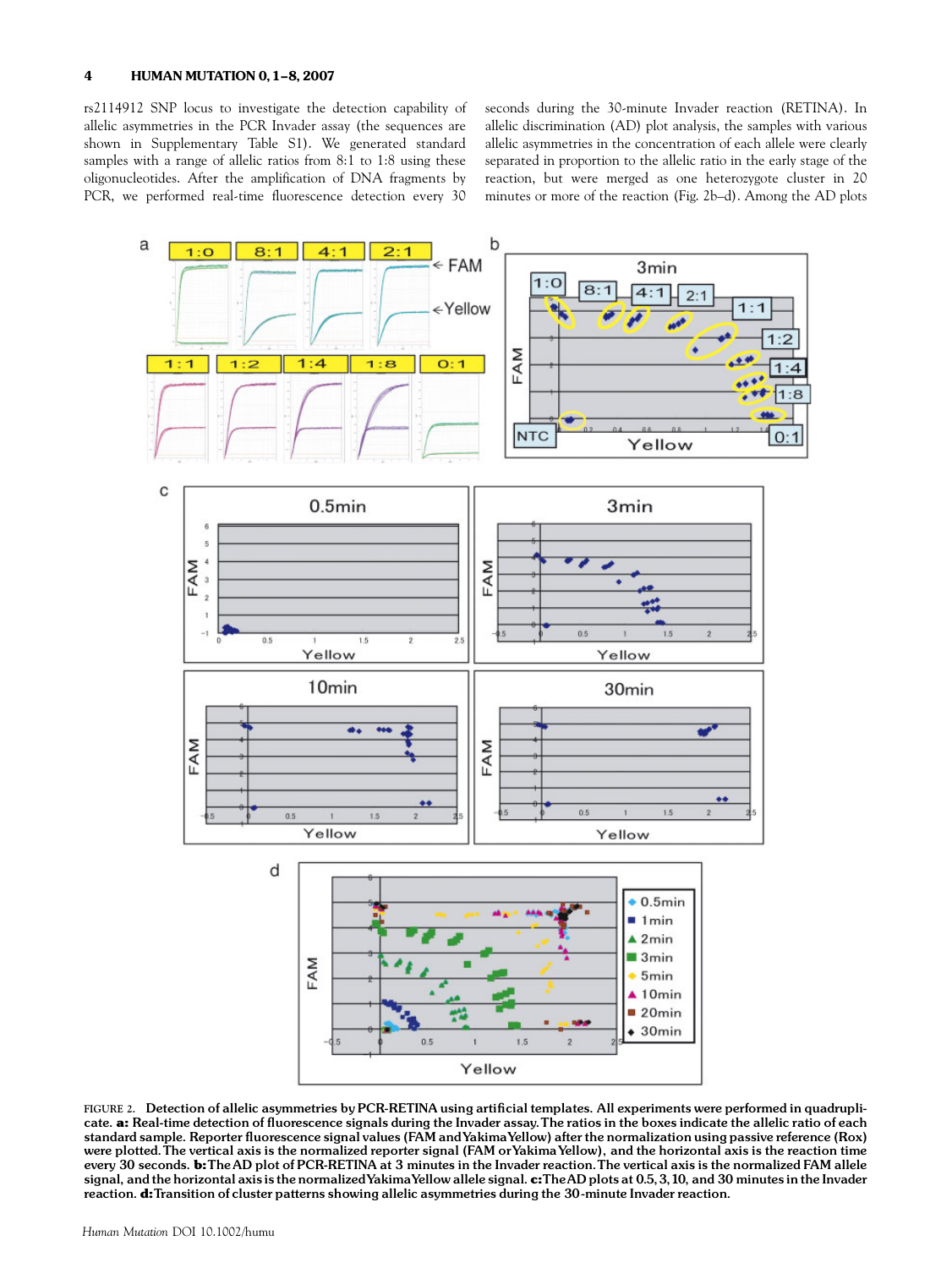at various time points during the Invader reaction, the time point just before the FAM or Yakima Yellow fluorescence signal became saturated could provide the best separation of the clusters with allelic asymmetries. The biochemical schema of PCR-RETINA is shown in Fig. 1b.

# Detection of Gene Duplications/Multiplications in the Human Genome

To examine whether PCR-RETINA could be applied to allelicasymmetry detection within CNV regions, we investigated two representative CNVs corresponding to the CYP2D6 and MRGPRX1 loci [Lovlie et al., 1996; Tuzun et al., 2005; Redon et al., 2006]. We selected three SNPs for CYP2D6 from a previous report [Nevilie et al., 2002] and three SNPs for MRGPRX1 from the dbSNP database (the SNP locations are shown in Supplementary Figs. S1a and S2a, respectively). In the CYP2D6 assay, we found that two CEU subjects and nine YRI subjects were placed outside of the three major clusters in the AD plots in at least one of the three loci (Supplementary Fig. S1b and c). We confirmed all of these 11 samples to have three copies of CYP2D6 by means of the reported Taqman assay (Supplementary Fig. S1d and e) [Bodin et al., 2005]. On the other hand, PCR-RETINA was unable to identify some individuals who were indicated to have three copies or one copy by the Taqman assay, because they contained three copies of the same allele or a deletion of one allele.

PCR-RETINA analysis at the MRGPRX1 locus revealed several clusters in the AD plots of both populations. Individuals placed outside of the major clusters were confirmed to have three or more copies by the Taqman assay (Supplementary Fig. S2b–e). In this evaluation, PCR-RETINA was also unable to identify a few individuals having four copies, because they had two copies each of both alleles and were plotted in the heterozygote cluster. These experiments indicate that PCR-RETINA could detect individuals with allelic asymmetries, but could not detect individuals with multiplied allelic symmetries, homozygous individuals with duplications/multiplications, or individuals with deletions.

In the experiment of CYP2D6 using YRI samples, we observed discordances in the results of two samples genotyped by PCR-RETINA and the reported Taqman assay. These samples were estimated to have one copy (a deletion in one chromosome) in the reported Taqman assay, but PCR-RETINA judged these two individuals to be heterozygous (Supplementary Fig. S3a and b). Subsequently, we performed direct sequencing of this region and found a 3-base insertion (4578-4579insCAT in M33388), that was not previously reported, in the region corresponding to the reverse primer site of the reported Taqman assay in these individuals (Supplementary Fig. S3c). Hence, we performed a copy number analysis by the Taqman assay using a new reverse primer, and confirmed the PCR-RETINA result to be correct (Supplementary Fig. S3d).

# Estimation of Allele Copy Number

Through these experiments, we found that PCR-RETINA could estimate the copy number of each allele by combining the information of dot positions in the AD plot graph and the total copy number measured by the Taqman assay. To confirm the accuracy of this estimation, we conducted the standard curve analysis for the rs4756975 locus using CEU individuals. Standard samples were prepared by mixing the two-copy homozygote samples (NA07034 and NA12056) in the range of allelic ratios from 8:1 to 1:8. We performed PCR-RETINA in standard samples with various allelic ratios and analyzed them at 3 minutes of Invader reaction (Fig. 3a). We plotted the log of the fluorescence intensity ratio (FAM intensity/Yellow intensity) on the X-axis, the log of the allele mixing ratio on the Y-axis, and calculated a linear regression curve (Fig. 3b). This standard curve was adjusted using the fluorescence intensity ratio of two-copy heterozygous individuals. After the measurement of the total copy number by the Taqman assay, we performed PCR-RETINA and calculated the copy number of each allele by the linear regression curve. Individuals with various allelic ratios estimated by standard curve analysis were clearly separated by relative dot position in the AD plot (Fig. 3c and d).

# Applying PCR-RETINA To Refine Breakpoints of Genomic Duplication/Multiplication

We then applied PCR-RETINA to refine the breakpoints of genomic duplication/multiplication, which is essential to judge whether the functional unit or a part of a certain gene was duplicated or multiplied. From the Database of Genomic Variants, four CNV regions were reported around the MRGPRX1 gene: Variation\_0415 (8 kb) and Variation\_0416 (13.4 kb) were found from the fosmid paired-end sequence, Variation\_2907 (52.8 kb) from the SNP mapping array, and Variation\_3838 (263.3kb) from BAC-array CGH. We designed 26 SNP-based assays covering the largest candidate region (Variation\_3838) and performed PCR-RETINA for 90 CEU individuals (Supplementary Fig. S4). Our data clearly indicated that the allelic asymmetries were limited only within the region between rs2220067 and rs7110426, and no additional cluster was found at any loci outside of this region (Fig. 4 and Supplementary Fig. S5). Therefore, we considered that the boundaries of the duplicated/multiplied region were likely to be located between rs12364167 and rs2220067 on one side, and between rs7110426 and rs11024893 on the other side. We confirmed this result by four Taqman assays at the adjacent region of the boundaries. Consequently, we defined only the MRGPRX1 gene to be present in this CNV region (Fig. 4). Since the University of California Santa Cruz (UCSC) Genome Browser indicated that the boundaries of both sides of the duplicated/ multiplied region were located within long interspersed repetitive element 1 (LINE-1) repeats (Fig. 4), we presume that this CNV of MRGPRX1 occurred within these repeats possibly as a result of nonallelic homologous recombination [Burwinkel and Kilimann, 1998]. The same analysis using YRI individuals also supported the data obtained from CEU individuals (data not shown).

#### Evaluation of Multiplex PCR RETINA (mPCR-RETINA)

Last, we evaluated the feasibility of the combination of multiplex PCR and RETINA (mPCR-RETINA). We performed 26-plex PCR and RETINA corresponding to the 26 loci mentioned above and compared the AD plot patterns in each locus between 26-plex PCR and PCR with a single primer set. Although we used only 10 ng of genomic DNA for the 26 SNP loci (0.38 ng/site) in the multiplex PCR, the patterns of the AD plots of RETINA were almost identical to those of the single fragments (Supplementary Fig. S5). This suggests that multiplex PCR products can be sufficiently applied as a template of RETINA. Since we have been successfully performing 96-plex PCR using 10 ng of genomic DNA for SNP genotyping, the amount of genomic DNA for mPCR-RETINA will be reduced to a minimum of 0.1 ng for one SNP locus.

#### **DISCUSSION**

It is crucial to refine the breakpoints of CNVs to judge whether or not CNVs represent the copy number differences in the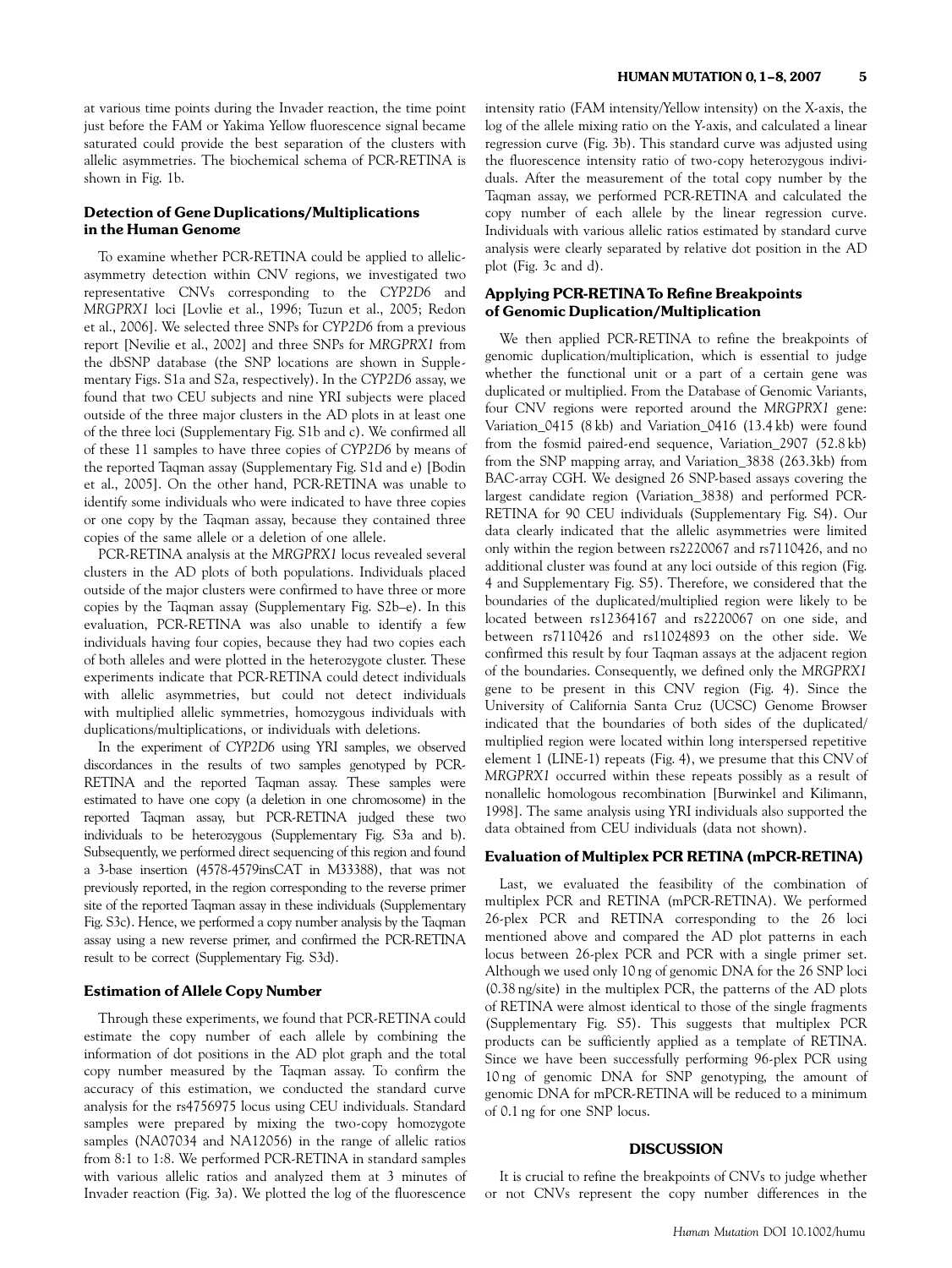

FIGURE 3. Confirmation of the allele copy number by the standard curve method. a: AD plot of standard samples with various allelic ratios (8:1, 4:1, 2:1, 1:1, 1:2, 1:4, and 1:8) at a 3-minute time-point of the Invader reaction. b: Standard curve by standard samples with known allelic ratio. c:Total copy number obtained byTaqman assay. Closed red diamonds, blue diamonds, and green diamonds indicate three-copy, four-copy, and ¢ve-copy individuals, respectively. Closed black diamonds indicate two-copy, one-copy, and zerocopy individuals. d:The AD plot of CEU samples at the 3-minute RETINA reaction. Closed red circles, closed blue circles, and green diamonds indicate individuals with three copies, four copies, and five copies, respectively. X indicates two-copy, one-copy, or zerocopy individuals. Closed black square indicates no template control (NTC).The numbers in theAD plot indicate the estimated allele ratios calculated by the standard curve.

functional gene unit. Also, it is essential to determine the allele copy number in the CNV regions that may be associated with various phenotypes in medical genetics and pharmacogenetics. Using mPCR-RETINA, we demonstrated here that allelicasymmetry analysis of a particular locus could define the region of the genomic duplication/multiplication. Additionally, we showed that mPCR-RETINA could accurately determine the allelic ratio and could estimate the allele copy number in CNV regions by a combination with real-time quantitative PCR.

We first examined whether the PCR Invader assay, our standard SNP genotyping method, could be applicable to detect CNVs. Real-time fluorescence monitoring using artificial templates revealed that heterozygote samples with various allelic ratios were clearly separated in an early stage of the reaction, but were merged as one heterozygote cluster in a later phase. This disappearance of allelic asymmetries in the later phase of the Invader reaction is caused by a saturation effect of fluorescence signals originating from a depletion of FRET probes. Real-time fluorescence signal curves showed that both allele signals were saturated in the later phase of the Invader reaction (Fig. 2a). Hence, heterozygote samples with various allelic ratios eventually all come to have the same signal intensity and merge as one heterozygote cluster. Thus, real-time fluorescence monitoring (RETINA) is needed for an efficient detection of allelic asymmetries in the Invader assay.

When we applied PCR-RETINA to the human genome, we found that with PCR-RETINA it is possible to infer the allelic ratio with good precision, but impossible to infer the overall copy

number within CNV regions. This characteristic of PCR-RETINA makes it difficult to detect individuals with multiplied allelic symmetries, homozygous individuals with duplications/multiplications, or individuals with deletions. The main reason why PCR-RETINA cannot detect the overall copy number is another saturation effect, namely, a plateau effect of PCR products. In general, a quantity of PCR products reflects the initial copy number of template DNA (genomic DNA) in an exponential phase of the PCR reaction, but does not reflect it in a later phase due to a plateau effect. In our present protocol, most of the PCR products are in the plateau phase and do not reflect the initial copy number of template genomic DNA. In contrast, the allelic ratio is constant through the PCR reaction because the plateau effect of PCR equally influences the amplification efficiencies of both alleles. Additionally, the difference in the input quantity of genomic DNA among the samples has no influence on the allelic ratio, though it usually affects the estimation of the total copy number. As a result, the plateau effect provides sufficient templates with accurate allelic ratios for RETINA and gives good signal intensities within a few minutes of the Invader reaction. For these reasons, PCR-RETINA enables us to estimate the allelic ratio with good precision. To estimate both the total copy number and allele copy number by mPCR-RETINA, further modification is needed.

To our knowledge, up to now melting curve analysis [Ruiz-Ponte et al., 2000; Timmann et al., 2005], the SNP-based real-time PCRbased method using the Taqman assay [Lo et al., 2003; Yu et al.,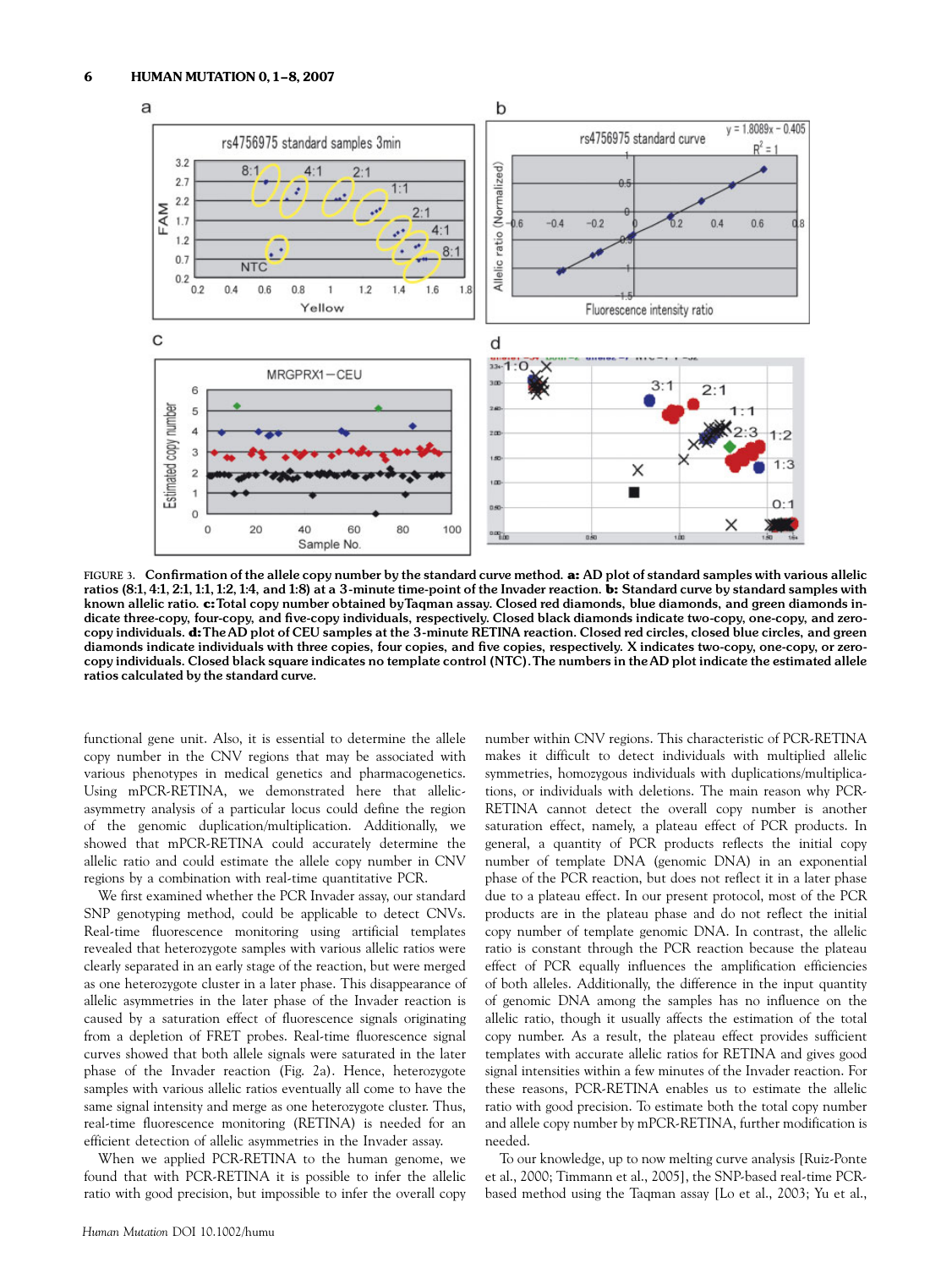

# Chr11:18764931-19037520 (273kb)

FIGURE 4. The refinement of the breakpoints of the duplicated/multiplied region including the MRGPRX1 gene. The region covering the largest genomic variation (Variation\_3838) is shown in the upper side of the figure. The map of the MRGPRX1 gene and its flanking regions are extracted from the UCSC Genome Browser and Database of Genomic Variants. Arrows indicate assay positions of PCR-RETINA and Taqman assays. Representative AD plots especially related to the determination of boundaries of the duplicated/ multiplied region are shown in the center of the figure. Closed red circles in theAD plots indicate the individuals with allelic asymmetries. Copy number measurements by the Taqman assays are shown in the lower side of the figure. Red closed diamonds indicate the individuals with allelic asymmetries in at least one of the 26 assays.The boxes marked Min and Max indicate the minimum and maximum size of the duplicated/multiplied regions refined by PCR-RETINA.

2006], and the single-base extension on matrix-assisted laserdesorption/ionization–time-of-flight (MALDI-TOF) mass spectrometry [Tsui et al., 2005] have been used to detect allelic asymmetries or measure the allelic ratio. However, melting curve analysis and the Taqman assay require expensive target-specific fluorescence probes and a large amount of genomic DNA, and are not suitable for multiple target sites. The single-base extension on MALDI-TOF mass spectrometry involves multiple steps and is labor-intensive. In contrast, PCR-RETINA needs only PCR and the Invader assay, and is very simple and rapid. The adoption of multiplex PCR and no need to synthesize target-specific fluorescence probes can minimize assay costs and save genomic DNA [Lyamichev et al., 1999; Ohnishi et al., 2001]. Additionally, mPCR-RETINA has an advantage in target-specific reactions even in regions of repetitive sequences. The design flexibility of amplicon size (0.1 kb–1 kb or longer) in multiplex PCR facilitates finding unique sequences for PCR primers. Also, the characteristic of the Cleavase VIII enzyme (Third Wave Technologies) that recognizes the specific triplet structure at a target SNP site provides a much higher target-specific reaction compared to the

methods by hybridization alone [Lyamichev et al., 1999]. As a proof of that, PCR-RETINA successfully performed three SNP assays (rs2220067, rs11517776 and rs11024893) within Line-1 repeats (Fig. 4; Supplementary Fig. S5).

As PCR-RETINA is a post-PCR detection method, there is a possible risk of cross-contamination. To prevent or minimize this risk, we physically segregate the sample setup and the postreaction workup in the laboratory. In addition, most of the liquid handling processes are conducted by credible robotics in the cleanest environment possible and filtered tips are used in manual mixing or dispensing. We always have ''no template control'' wells in every plate to monitor cross-contamination and great care is taken to prevent such contamination.

In conclusion, we developed mPCR-RETINA as a new method for detecting allelic asymmetries in CNV regions. mPCR-RETINA can be used for a refinement of duplicated/multiplied regions and the measurement of the copy number of each allele in CNV regions by combining it with real-time quantitative PCR. mPCR-RETINA has clear advantages in saving genomic DNA, targetspecific reactions, ease of use, and cost effectiveness. Although